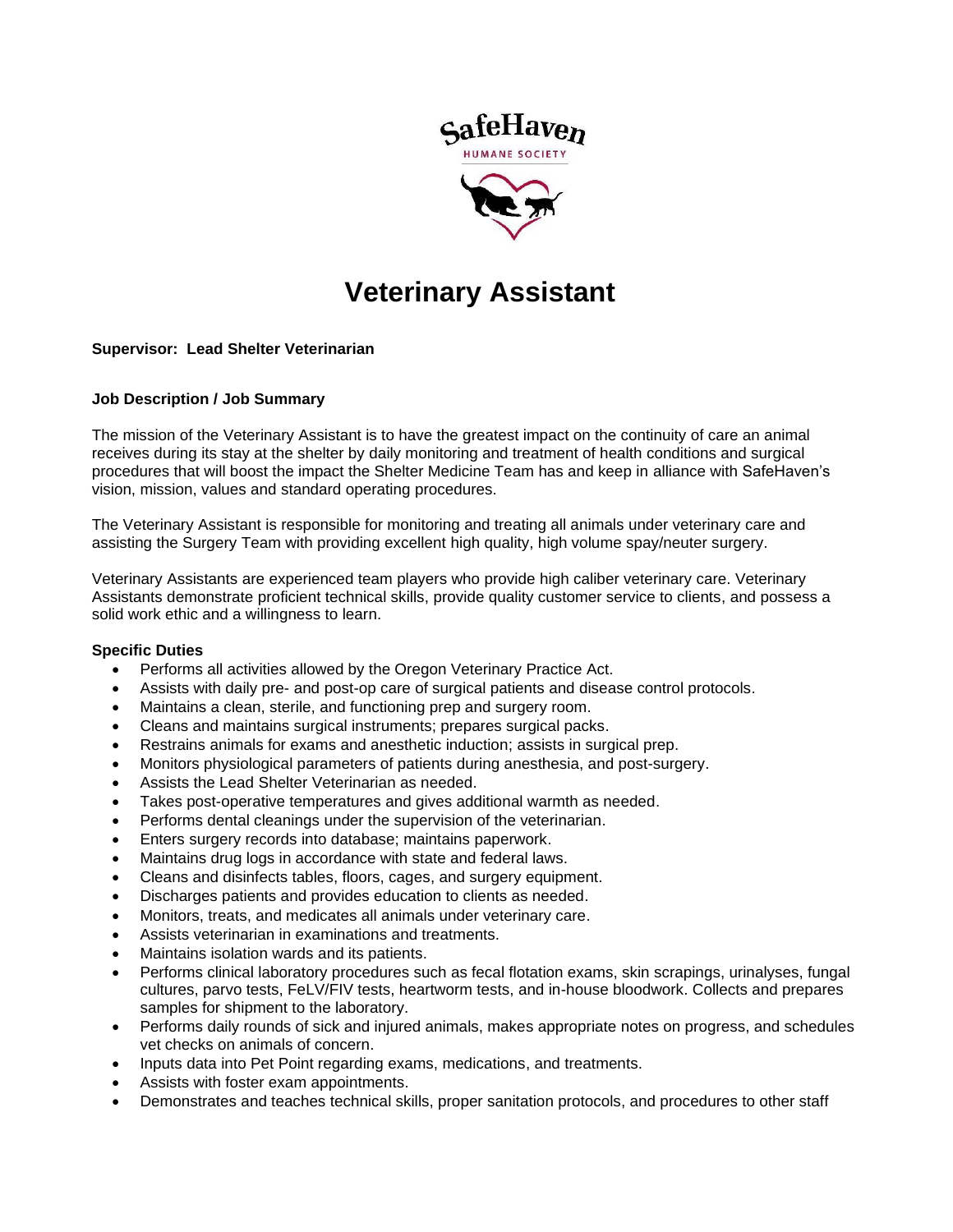members of SafeHaven Humane Society who are involved in animal care as requested.

- Cleans and maintains areas of shelter clinic as assigned.
- Assists with inventory, restocking and ordering supplies.
- Performs deworming's, vaccinations, and flea treatments on animals in the shelter and in foster care.
- Does call back/follow-up with clients concerning certain patients; directs clients to the SHHS to schedule additional visits when discharge instructions indicate.
- Prepares medications for both outpatients and inpatients.
- Takes and processes all radiographs, following all safety and OSHA regulations.
- Promotes a safe working environment and follows safety protocols.
- Maintains equipment in good working condition.
- Integrates volunteers and takes an active role in their training, integration, safety, performance, and job satisfaction.
- Responds to inquiries and concerns from SHHS staff and volunteers.
- Provides training to staff/volunteers on disease control standards, shelter medicine protocols, and foster care guidelines.
- Provides advice and resources on SHHS programs & other animal welfare-related topics.
- Provides orientation and training to veterinary students, veterinary assistants, and interns.
- Attends Continuing Education as assigned.
- Renders emergency treatment to animals; helps the Executive Director determine the need to send an animal for private veterinary assistance in the absence of the Lead Shelter Veterinarian. Responds and performs life saving techniques in an emergency.
- Performs or assists with euthanasia as needed.
- Performs other duties and special projects as assigned.

## **Qualifications:**

- Previous experience in an animal shelter or high-volume surgery is preferred.
- Previous experience in small animal private practice is preferred.
- Additional requirements: A demonstrated interest and enthusiasm for animal welfare and SHHS mission; be willing to work weekends and evenings as required by the job; have a valid Oregon driver's license; and meet the physical requirements of the job.

## **Skills and Abilities:**

- Ability to work individually and in a team environment.
- Ability to safely handle animals declared vicious, on bite quarantines or stray.
- Ability to handle and deal with animals that have been abused, neglected, or treated cruelly.
- Ability to communicate effectively, both orally and in writing.
- Ability to work efficiently with attention to detail.
- Ability to exercise good judgment, set priorities and organize workload.
- Willingness to lead and offer direction.

## **Physical Demands:**

- Ability to frequently stand, walk, sit, talk, stoop, bend, squat or kneel.
- Ability to safely push, pull, and lift up to 50 pounds.
- Ability to physically handle and restrain domestic animals.
- Ability to read computer screens.

## **Work Environment:**

- Interaction with staff and customers.
- Potential exposure to parasites and infectious diseases that may be carried and transmitted by animals.